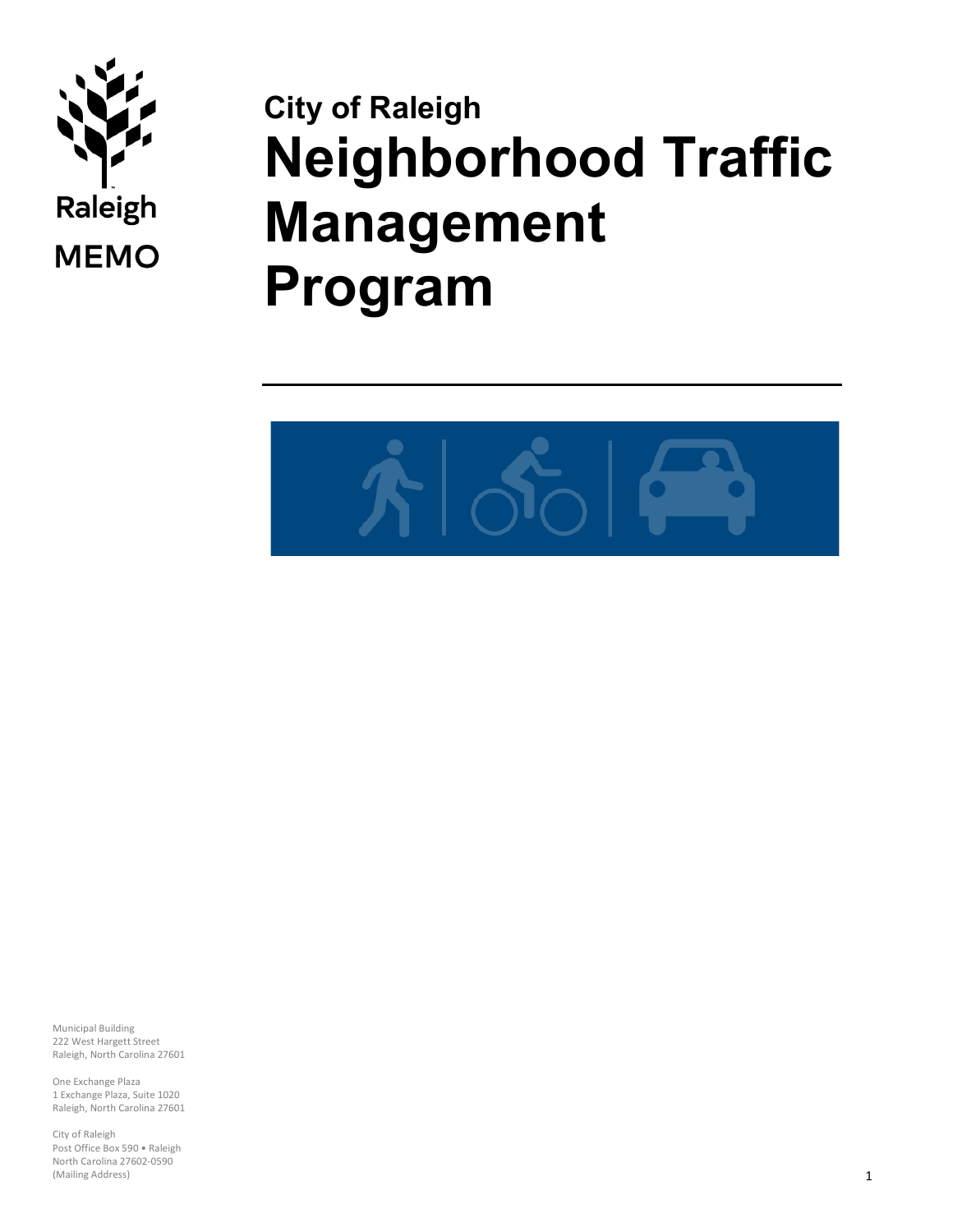## **Raleigh Department of Transportation Transportation Operations Division**

**Originally Adopted August 4, 2009 Revised September 6, 2011 Revised November 5, 2013 Revised November 1, 2016 Revised February 7, 2017 Revised April 4, 2017 Revised April 4, 2019 Revised July 1, 2019 Revised October 6, 2020 Revised February 1, 2022 Revised April 5, 2022 Raleigh City Council**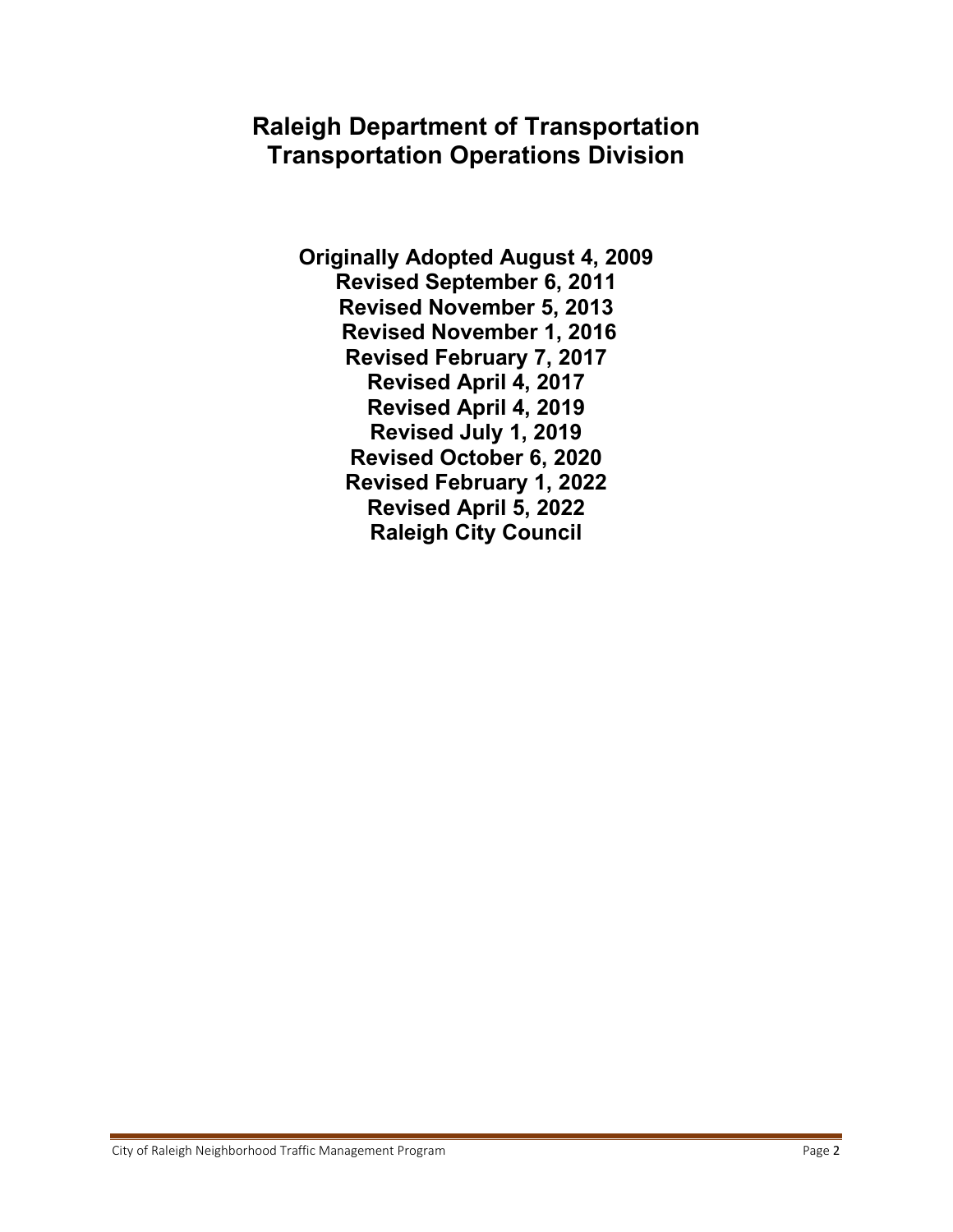## **TABLE OF CONTENTS**

| 13 The NTMP and other City of Raleigh Programs19 |  |
|--------------------------------------------------|--|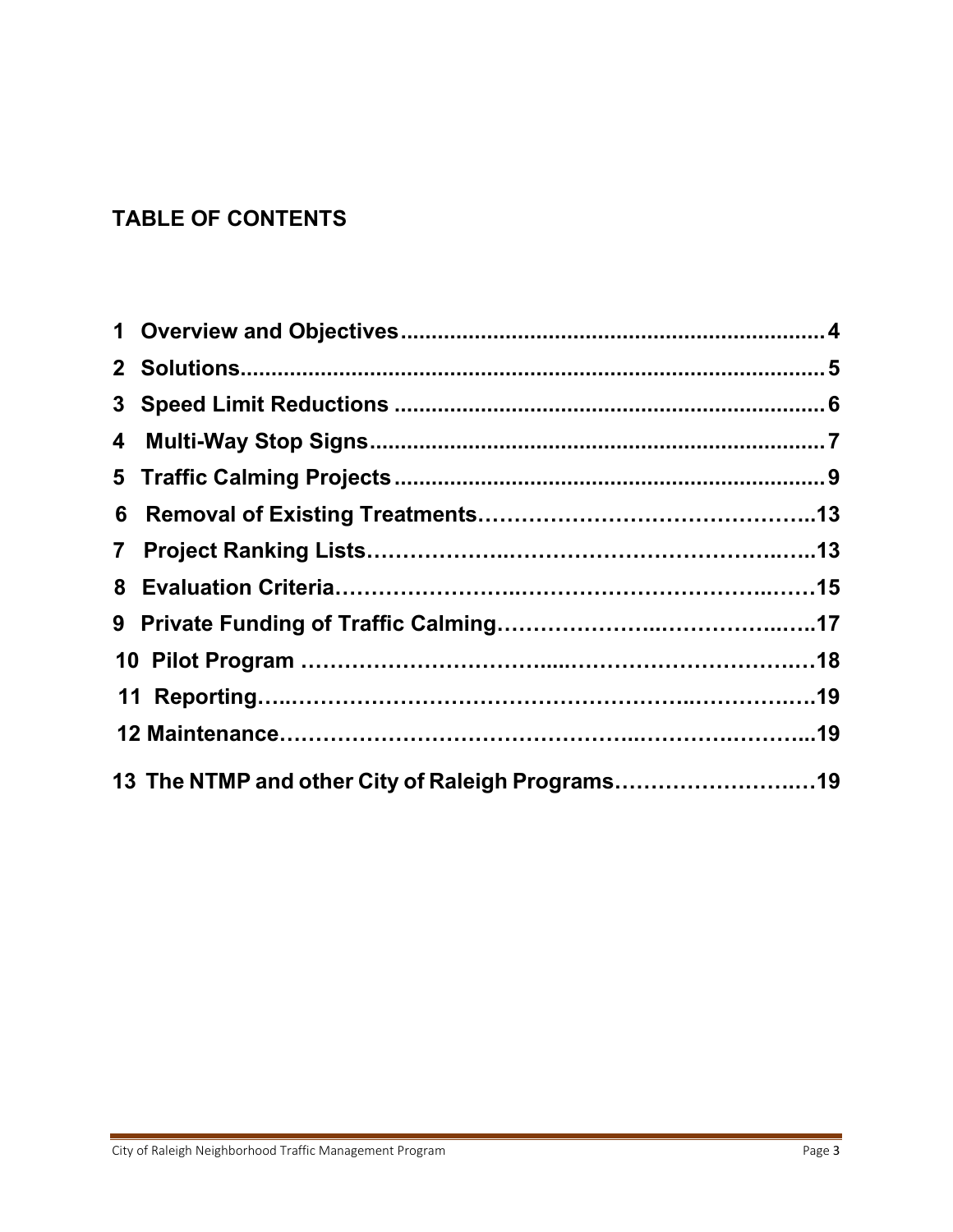# <span id="page-3-0"></span>**1 Overview and Objectives**

The City of Raleigh strives to promote safe public streets that contribute to a positive quality of life in the City's neighborhoods. Street design and operation is only one element out of many that influence this goal. It is in the City's best interests to maintain and improve the quality of our neighborhoods and to avoid creating situations that may detract or adversely affect the places where we live. This is a City of Raleigh approved policy. Raleigh City Council has full authority to waive any and all obligations under this policy at its discretion.

The management of traffic speeds and volumes on residential streets is both complicated and nuanced. While traffic engineering standards are uniform for all roadway facilities, some degree of contextual design must be employed on neighborhood streets where residents live and recreate. The purpose of this program is to provide specific techniques and steps for both the public and for City staff to follow in managing neighborhood traffic. The objectives of the Neighborhood Traffic Management Program (NTMP) shall be to promote and maintain a safe and pleasant environment in residential areas for drivers and pedestrians while:

- Achieving moderate vehicle speeds on residential streets by a combination of policies and physical measures;
- Reducing the burden on enforcement resources by providing more consistent sustainable speed reduction;
- Achieving speed compliance for neighborhood streets while factoring in neighborhood considerations like multimodal opportunities.
- Ensuring that communities are able to participate to help inform the project design.

This program shall apply to streets serving residential neighborhoods and mixed-use areas with residential components. Issues related to speeding on multilane and industrial streets shall be addressed by the Raleigh Police Department (RPD) or other streetscape initiatives. Traffic management applications shall be universally available to all City residents on qualifying residential streets. Traffic management applications shall be provided at no additional cost to residents within the affected area. However, residents shall not be allowed to install their own treatments on public streets independently of the program.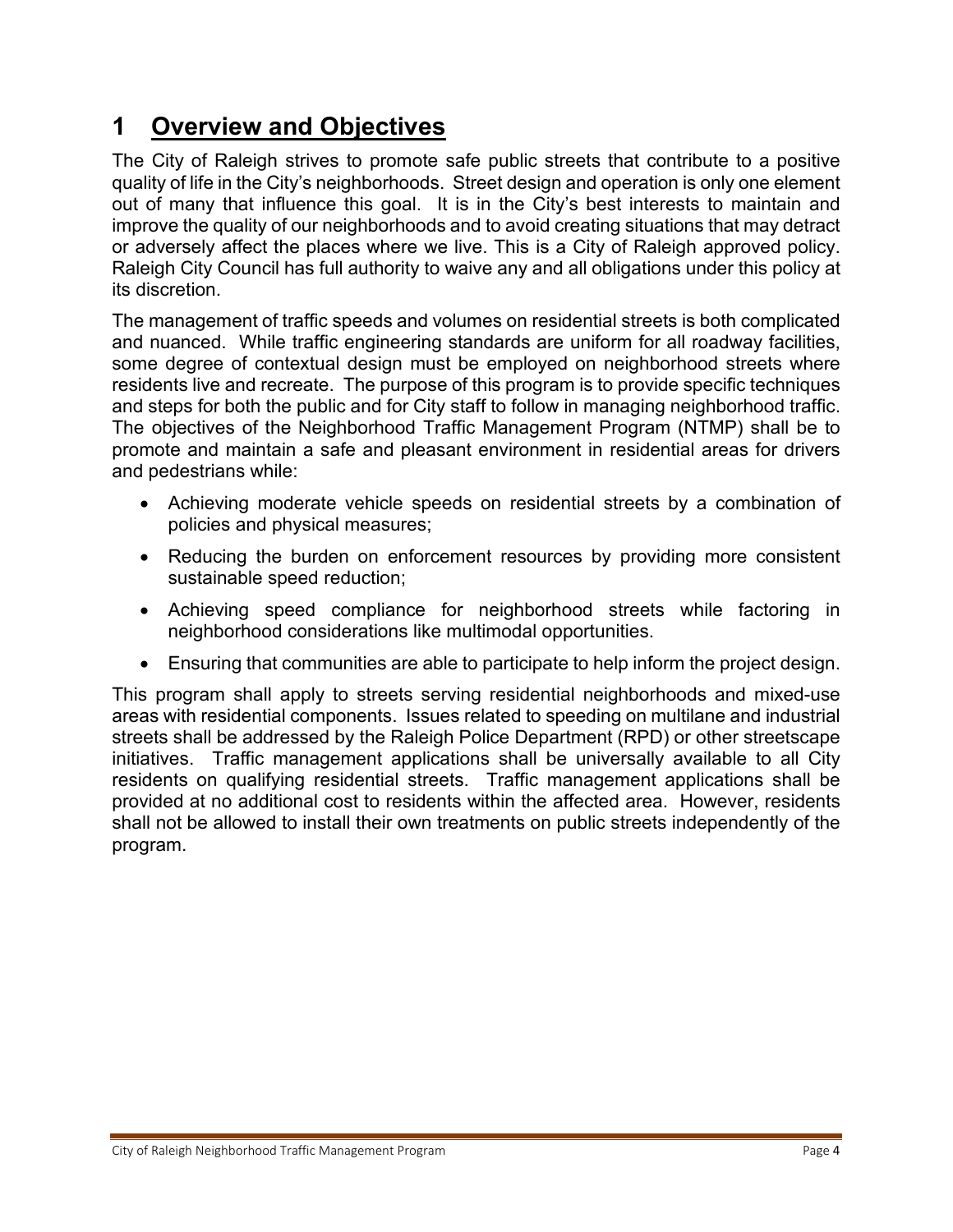# <span id="page-4-0"></span>**2 Solutions**

The policy covers several solutions or options that can be used to mitigate vehicle speed, reduce cut through traffic, and/or improve the quality of life for residents residing on residential streets. These include:

- **Speed Limit Reductions:** North Carolina General Statutes specify that all streets in an urbanized setting shall have a speed limit of 35 mph unless otherwise posted. Some residents may feel this speed limit is inappropriate for a particular residential street. Any person may initiate the process outlined in Section 3 to reduce the speed limit on eligible streets.
- **Multi-Way Stop Signs:** Stop signs are used to assign right-of-way at intersections. Stop signs are typically placed on the lower traffic volume street allowing vehicles on the more heavily travelled street to pass through an intersection without delay. The Federal Highway Administration's Manual on Uniform Traffic Control Devices (MUTCD), which is fully adopted by the City of Raleigh, provides guidance when other approaches may benefit from stop sign control. Any person may initiate the process outlined in Section 4 to have an intersection evaluated for multi-way stop signs.
- **Traffic Calming Projects:** Poor speed compliance and/or increased traffic volumes on a residential street may occur due to a wide variety of reasons. These can impact the quality of life for residents residing on these streets. Improper speed compliance and increased traffic on residential streets can have a negative impact on the quality of life of the residents of the neighborhood. Individual street characteristics, widths, and vehicular volumes will guide staff to design projects using the optimal mix of vertical and horizontal traffic calming treatments to best serve the unique context of the street to achieve proper vehicular speed compliance. Any person may initiate the process outlined in Section 5 by requesting a traffic calming evaluation for a residential street.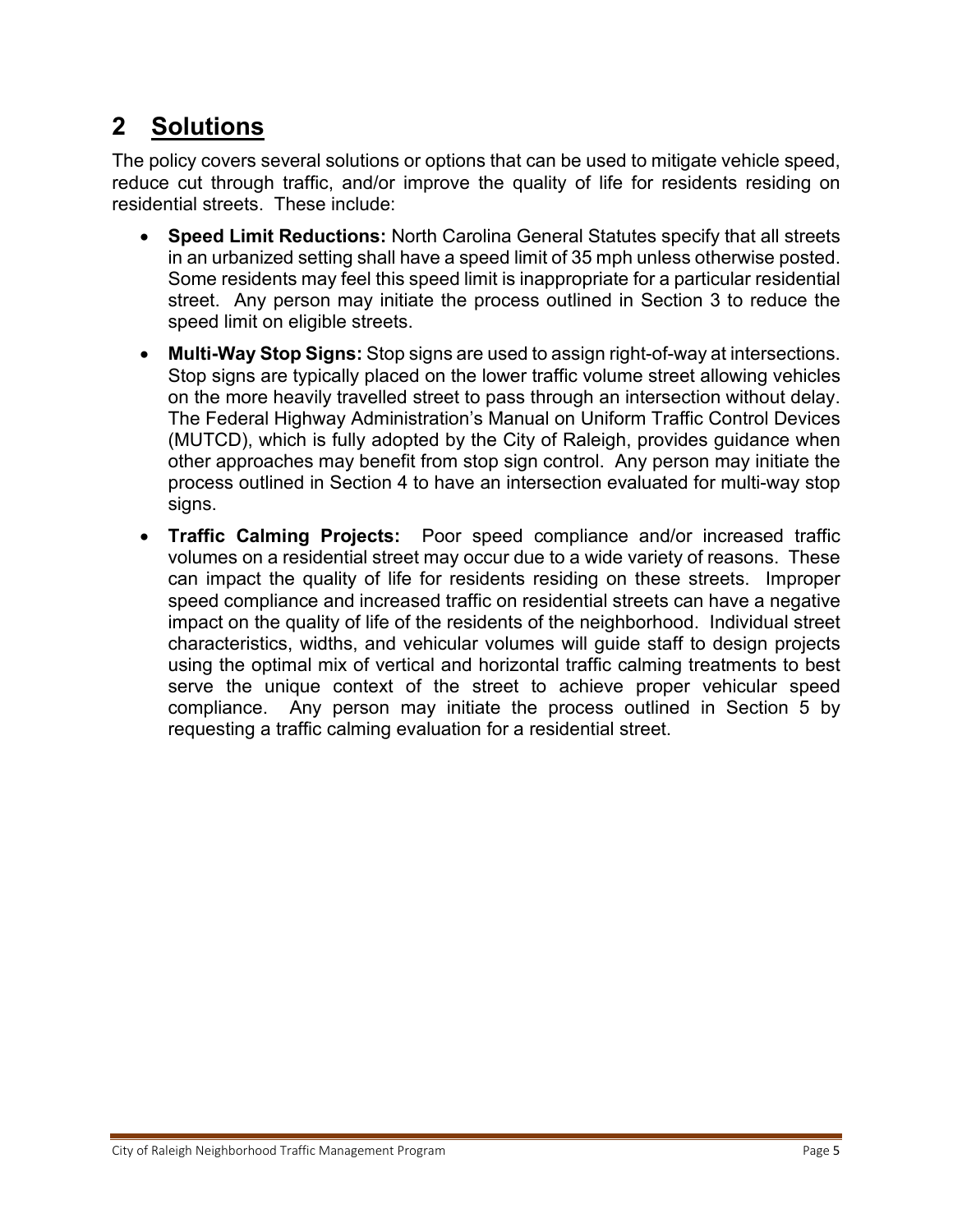# <span id="page-5-0"></span>**3 Speed Limit Reductions**

The following process shall be employed in addressing a speed limit reduction:

- **3.1** Eligible streets will be limited to streets classified as one of the following under the City's Comprehensive Plan: Neighborhood Street, Neighborhood Local, Avenue 2-Lane, Undivided, Neighborhood Yield, Multi-Family Street, and Main Street with Parallel Parking. For a street to be considered eligible, it will need to be within the corporate limits of the City of Raleigh and within publicly dedicated right-of-way (NCDOT and/or City of Raleigh).
	- **3.1.1** NCDOT maintained residential streets need concurrent approval.
- **3.2** Speed limits may be reduced to thirty (30) miles per hour on any eligible street with volumes over four thousand (4,000) vehicles per day.

**3.2.1** Streets classified as an Avenue 2-Lane, Undivided or a Neighborhood Street may be reviewed to determine the ultimate speed limit reduction to twenty-five (25) miles per hour or thirty (30) mile per hour based on site context.

- **3.3** Speed limits may be reduced to twenty-five (25) miles per hour on any eligible street with volumes under four thousand (4,000) vehicles per day.
- **3.4** In no case shall a posted speed of less than twenty-five (25) mph be considered.
- **3.5** A person may submit a speed limit reduction request for any applicable street per section 3.1.
- **3.6** City staff will conduct a vehicle speed and volume evaluation to determine the vehicle traffic patterns for the subject street and evaluate the street classification.
- **3.7** City staff will mail all affected properties a ballot informing the residents of the speed limit reduction request and request all residents that vote "no" to return their ballot stating their "no" vote for reducing the speed limit.
	- **3.7.1** Ballots will be distributed as follows:
		- A single property having multiple buildings but a single owner (apartments) will receive one (1) ballot.
		- A single property with multiple buildings having multiple owners (condominiums) will receive one (1) ballot per unit.
		- A single property having multiple owners will receive one (1) ballot.
- **3.8** If City staff receives fifty percent plus one (50% plus 1) "no" votes from the street, the speed limit reduction request fails. If City staff receives less than fifty percent plus one (50% plus 1) "no" votes from the street, the speed limit reduction request moves forward.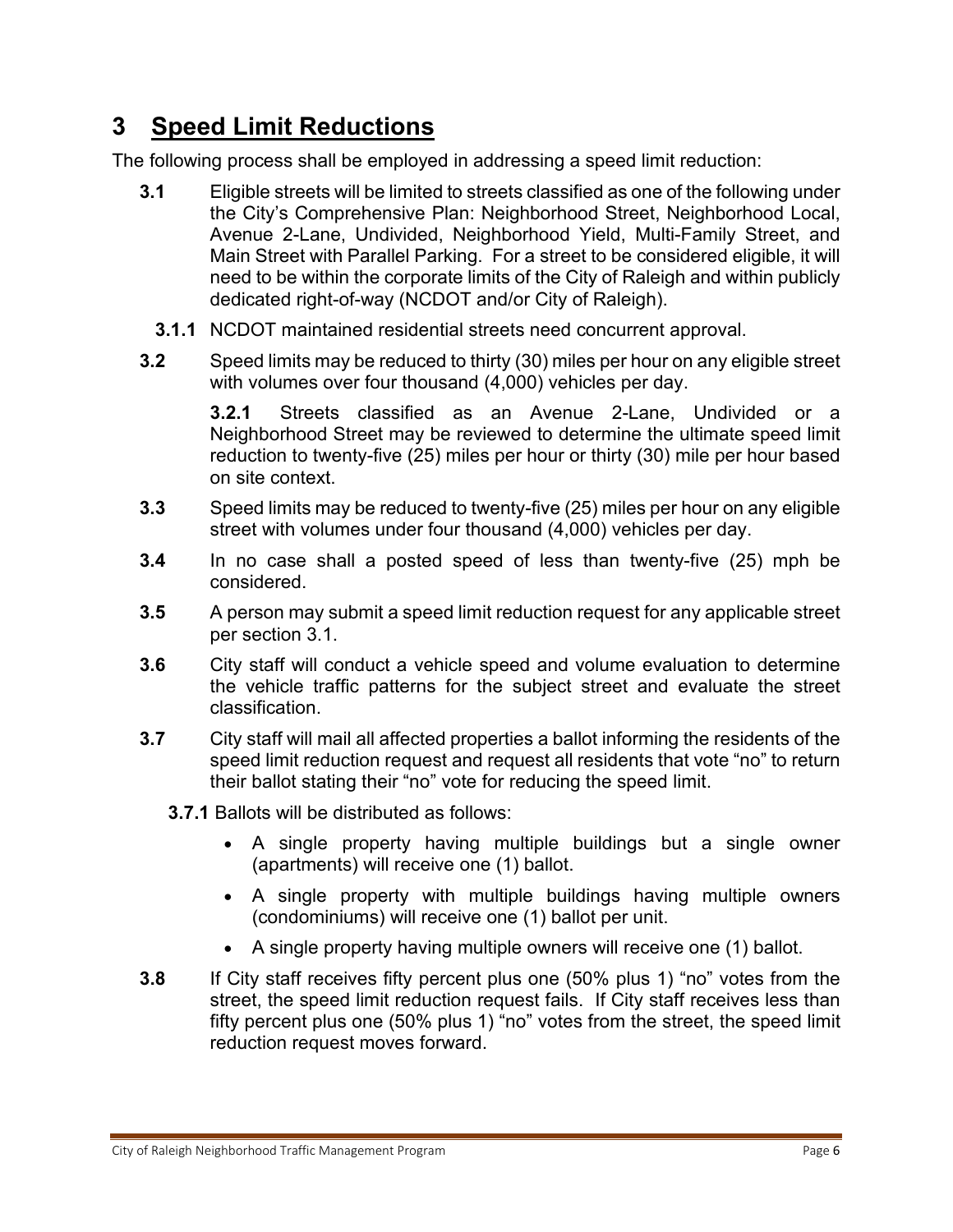- **3.9** Implementation of all associated signage for the approved speed limit reduction shall occur seven (7) days after Council's approval when the City Ordinance takes effect.
- **3.10** Unsuccessful street ballots must wait a minimum of one (1) year before requesting another speed limit reduction petition.

## <span id="page-6-0"></span>**4 Multi-Way Stop Signs**

The following process shall be employed in addressing a multi-way stop request at an intersection.

**4.1 Eligibility:** Staff receives a request to evaluate an intersection for multi-way stop signs. For a street to be considered eligible, it will need to be within the Extra Territorial Jurisdiction (ETJ) or the corporate city limits of the City of Raleigh and within publicly dedicated right-of-way (NCDOT and/or City of Raleigh).

**4.1.1** NCDOT maintained streets need concurrent approval

- **4.2** Staff will conduct an engineering evaluation of the intersection that includes:
	- **4.2.1** A speed and volume study on all approaches to the intersection
	- **4.2.2** Review the reported crash history
	- **4.2.3** Review the intersections sight lines
	- **4.2.4** Review all pedestrian/bicycle activity and trip generators (schools, parks, greenways, etc.) near the intersection
	- **4.2.5** Review the intersection's location as it pertains to the entire neighborhood network
	- **4.2.6** Review the intersection geometry to ensure conflicts are minimized

**4.3** If conditions warrant, staff shall initiate a consent agenda item for City Council consideration. Implementation of all associated signage and striping for the approved installation shall occur seven (7) days after Council approval when the City Ordinance takes effect.

**4.4** Intersections that have been recommended for denial must wait a minimum of one (1) year before requesting another multiway stop evaluation.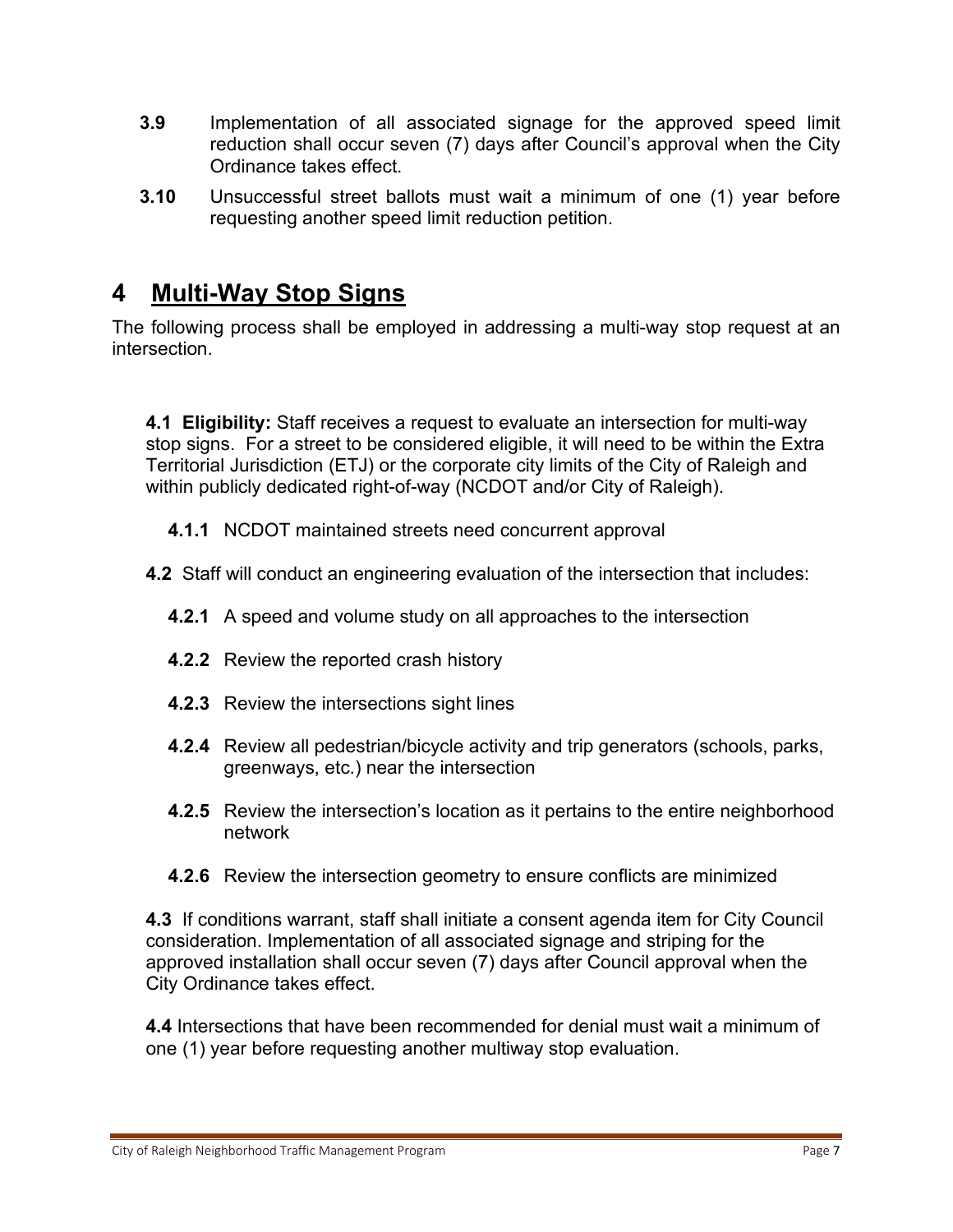#### **4.5 Appeal Process**

- **4.5.1** Intersections that are not recommended for multi-way stops through the evaluation process may appeal that decision.
- **4.5.2** The requestor may appeal the multi-way stop decision to the Raleigh Department of Transportation Director. The Director will make a determination on the appeal within Thirty (30) days.
	- **4.5.3** The requestor must request an Appeal Form from Staff to complete and return for review and final determination from the Director.

#### **4.6 Removal Process**

- **4.6.1** Intersections with multi-way stops in place for over three (3) years may be eligible to have the stop signs removed when the request is initiated.
- **4.6.2** Staff will re-evaluate the intersection per Section 4.1. If staff determines that the multi-way stops are appropriate, the request for removal is denied.
- **4.6.3** Denied removal requests may be appealed and will follow the process outlined in Section 4.4
- **4.6.4** If the evaluation deems the multi-way stops unwarranted, ballots will be sent to all properties within a five hundred-foot (500') radius of the intersection in question. A successful vote will have a minimum of fifty percent (50%) of the ballots returned with at least seventy percent (70%) of the returned ballots in favor of removal.
- **4.6.5** All successful votes will cause staff to initiate a consent agenda item for City Council consideration.
- **4.6.6** All articles approved by City Council must have the signs and striping removed in seven (7) days when the new ordinance will take effect.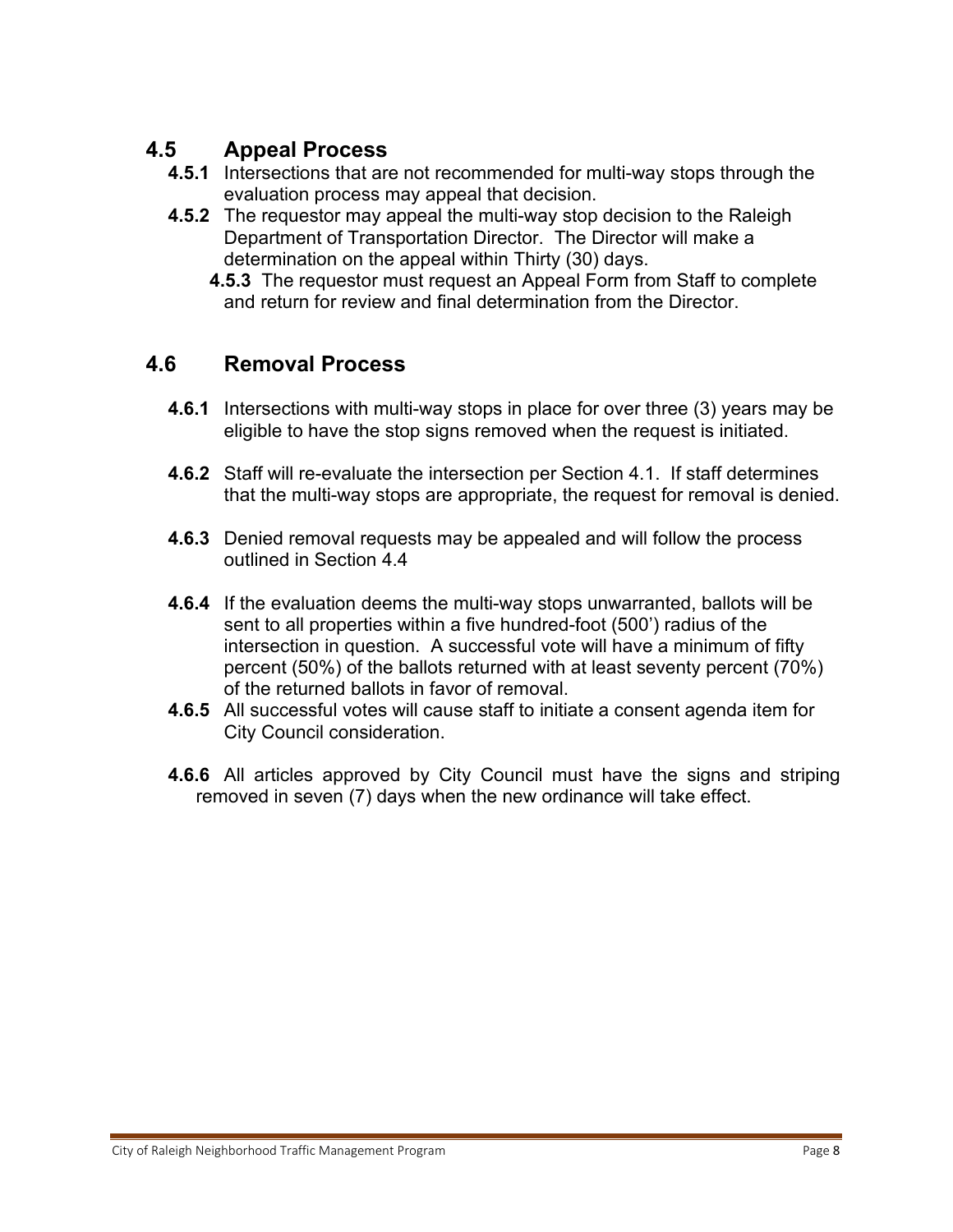# **5 Traffic Calming Overview**

Traffic Calming treatments are physical measures that are placed in the vehicular roadway to slow vehicular speeds. The two main traffic calming treatment types are vertical and horizontal treatments. Vertical treatments include treatments such as speed humps or speed tables. This type of traffic calming elongates the vehicular travel distance by adding humps in the road that force drivers to reduce their speed as they traverse over them. Horizontal treatments include treatments such as curb bump outs, traffic circles, and chicanes. This type of traffic calming elongates the vehicular travel distance by adding obstacles in the roadway that instead of vehicles travelling in a straight line, they are forced to traverse the roadway in a serpentine motion, which slows their speeds. Streets within a quarter of a mile from a Raleigh Fire Department station will need further evaluation to determine if vertical treatments may be used as these streets may be deemed a primary emergency response route.

## **5.1 Traffic Calming Projects** (2 lists combined into one)

Traffic Calming projects reduce speed on residential streets by using devices like speed humps, speed tables, traffic circles, median islands, chokers, chicanes and other similar items.

The following process shall be employed in establishing a Traffic Calming project:

## **5.1.1 Eligibility**

- **5.1.1.1** Eligible streets will be limited to streets classified as one of the following under the City's Comprehensive Plan: Neighborhood Street, Neighborhood Local, Avenue 2-Lane, Undivided, Neighborhood Yield, Multi-Family Street and Main Street with Parallel Parking. For a street to be eligible, it will need to be within the corporate limits and currently maintained by the City of Raleigh. "Residents living on streets maintained by the NCDOT will need to contact the NCDOT and follow their traffic calming policy".
- **5.1.1.2** A completed speed limit reduction to either twenty-five miles per hour (25 MPH) or thirty miles per hour (30 MPH) must be completed six (6) months prior to a traffic calming evaluation per the steps outlined in section three (3).
	- **5.1.1.2.1** If speed limit reduction ballot fails to meet warrants per section three (3) and there is a document speed compliance issue of five (5) mph or greater than the current speed limit, the street will be added to the project list and the speed limit will be reduced concurrently with a project's implementation.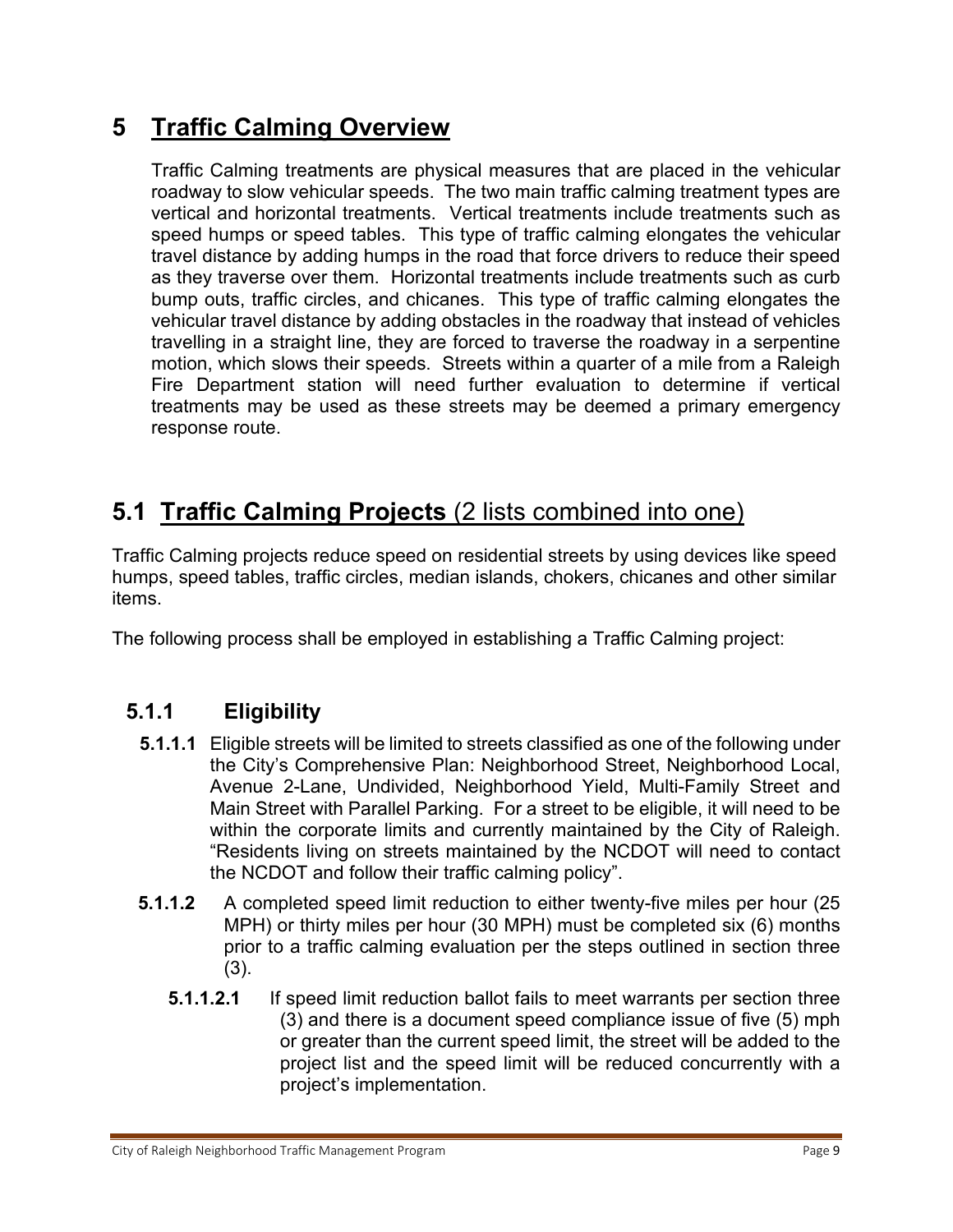- **5.1.1.3** Streets with average volumes below five hundred (500) vehicles per day or average volumes above six thousand (6,000) vehicles per day will not be included on the project list regardless of the evaluation score.
- **5.1.1.4** Staff performs the evaluation based on the criteria described in Section 9 (Evaluation Criteria).
- **5.1.1.5** For a street to be placed on the project list, a vehicle speed evaluation will need to occur, and vehicle crash history will be pulled for the previous three (3) years. If the vehicular speed and crash evaluations finds that the average 85<sup>th</sup> speed is 5 mph or greater than the posted speed limit or 2 or more speed related crashes have occurred in the 3-year research period, the street will be added to the priority project list. Streets will be ranked per the evaluation criteria listed in Section 8.
- **5.1.1.6** The Traffic Calming ranking list is approved by City Council. (See Section 8 – Project Ranking Lists)

## **5.1.2 Introduction/Notification**

- **5.1.2.1** The residents along the top ranked streets and their surrounding neighborhoods (defined in Section 5.1.3.2.1) are notified, by mail, of an introductory meeting. A neighborhood is defined as a two (2) block radius around the subject street. This includes: parallel streets, cross streets, interconnecting streets, loop roads and cul-de-sacs.
- **5.1.2.2** Staff will hold an introductory meeting prior to the resident approval process phase.

## **5.1.3 First Resident Approval Process**

Staff will make every effort to encourage on-street and neighborhood participation of the approval ballot process. Mailed ballots will be sent to each individual property in the area defined below as the on-street participants as well as the greater neighborhood participants. To further bring awareness to the upcoming ballot, staff will post a minimum of two (2) yard signs along the street with ballot details to further bring awareness to the ballot process.

**5.1.3.1** For an on-street ballot to be considered successful, the participating residents must show a minimum approval rating of seventy percent (70%).

AND

- **5.1.3.2** For the greater neighborhood ballot to be considered successful, the participating residents must show a minimum approval rating of sixty percent (60%).
- **5.1.3.2.1** The greater neighborhood is defined as all abutting properties within a two block radius of the eligible street. If additional streets exist outside of the two-block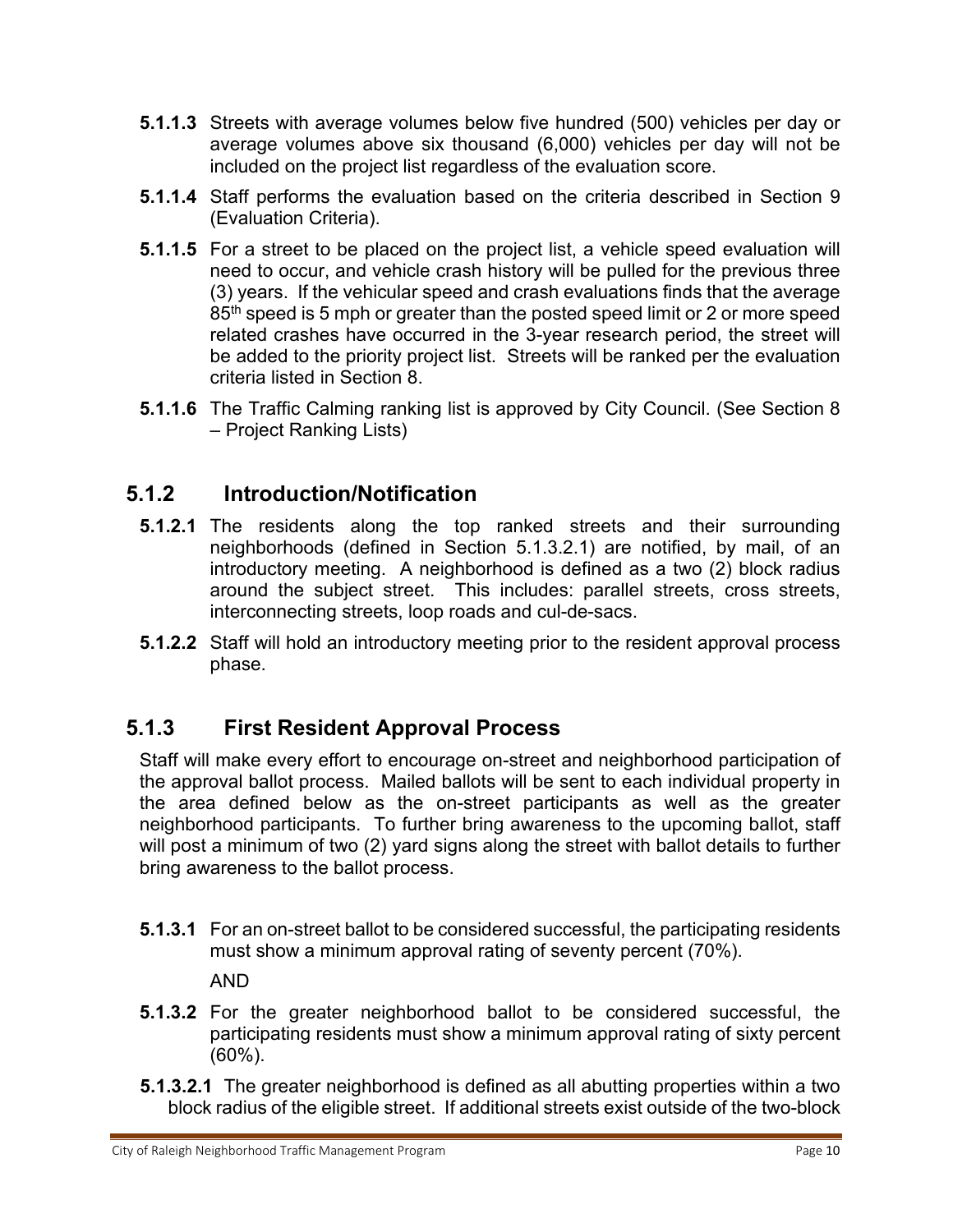radius, but the only ingress or egress is through the eligible street, engineering judgement may be used to include the affected properties in the balloting process.

**5.1.3.2.2** Ballots will be distributed as follows:

- A single property having multiple buildings but a single owner (apartments) will receive one (1) ballot.
- A single property with multiple buildings having multiple owners (condominiums) will receive one (1) ballot per unit.
- A single property having multiple owners will receive one (1) ballot.
- **5.1.3.3** If either of the two (2) ballots fail then the street is removed from the project list and must wait one (1) year to begin the process again starting with a new request for a traffic calming evaluation.
	- City Council has the right to waive policy thresholds to move a project forward.
- **5.1.3.4** If both ballots are successful in meeting the required thresholds, the street moves to the design phase.

**5.1.3.4.1** In the scenario where the On-street ballot approves the traffic calming project and the Neighborhood votes against the traffic calming project, IF the On-street ballot meets the minimum approval rate AND fifty percent (50%) or greater of the On-street residents participate in the ballot initiative, the On-street ballot will take priority and the project will move forward.

**5.1.3.5** Staff will notify City Council of any failed ballots in the form of a Manager's Update

#### **5.1.4 Street Marking and Public Comment Period**

- **5.1.4.1** Staff shall conduct field markings of the treatments proposed in the preliminary design.
- **5.1.4.2** Residents will be notified of the preliminary design and the field markings.
- **5.1.4.3** Public comment on the preliminary design will be received for at least fourteen (14) days after the notification.
- **5.1.4.4** Staff will review public comment and make any necessary adjustments to the treatment plan.

#### **5.1.5 Design Meeting Phase**

**5.1.5.1** Residents of the street and its surrounding neighborhood (section 5.1.3.2.1) will be invited to a design workshop where they will work with staff to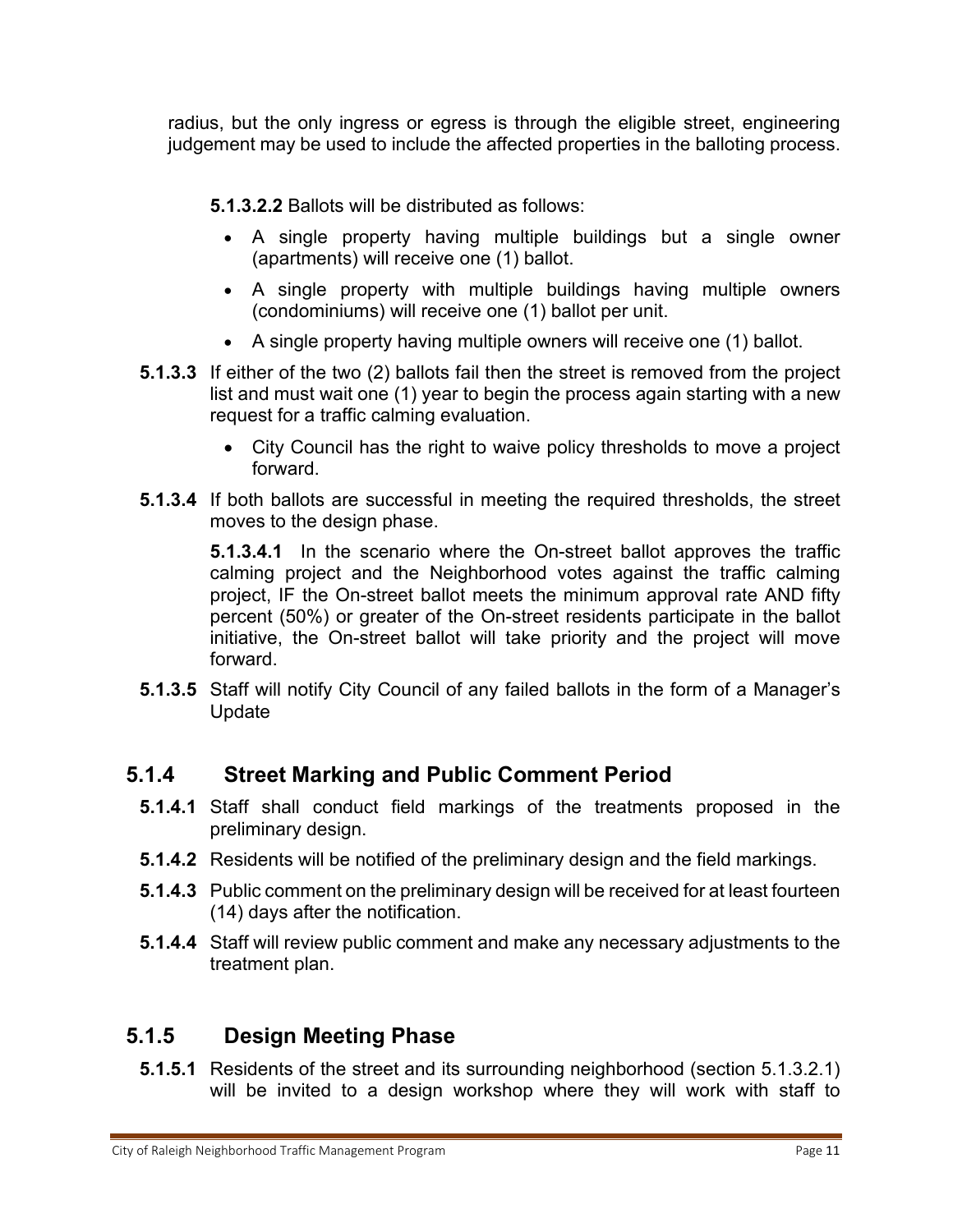determine the final approval of treatments types and their locations along the street.

- **5.1.5.1.1** Staff may hold a virtual workshop may be held in lieu of an in-person workshop with a corresponding open comment period for a period of two (2) weeks.
- **5.1.5.2** Staff will finalize the design based on the information gathered at the workshop.

#### **5.1.6 Second Resident Approval Process**

- **5.1.6.1** A second ballot will be sent to residents of the street and its surrounding neighborhood seeking approval of the final design. The ballot process will follow the same procedure as outlined in Section 5.1.3.
- **5.1.6.2** The intent of the second ballot is to ensure residents approve the designed traffic calming project and not merely the concept of traffic calming.

#### **5.1.7 Project Approval and Installation**

**5.1.7.1** If the second ballot is successful, staff will initiate a consent agenda item to authorize construction of the traffic calming project. If a resident is in opposition to the final outcome of the traffic calming project process, your right to be heard by Council in the form of the Public Comment Period can be exercised.

#### **5.1.8 Project After Study**

**5.1.8.1** At least six (6) months after the treatments are installed, staff shall conduct speed and volume studies to determine the effectiveness of the installations. The results shall be part of the yearly program report. (Section 10)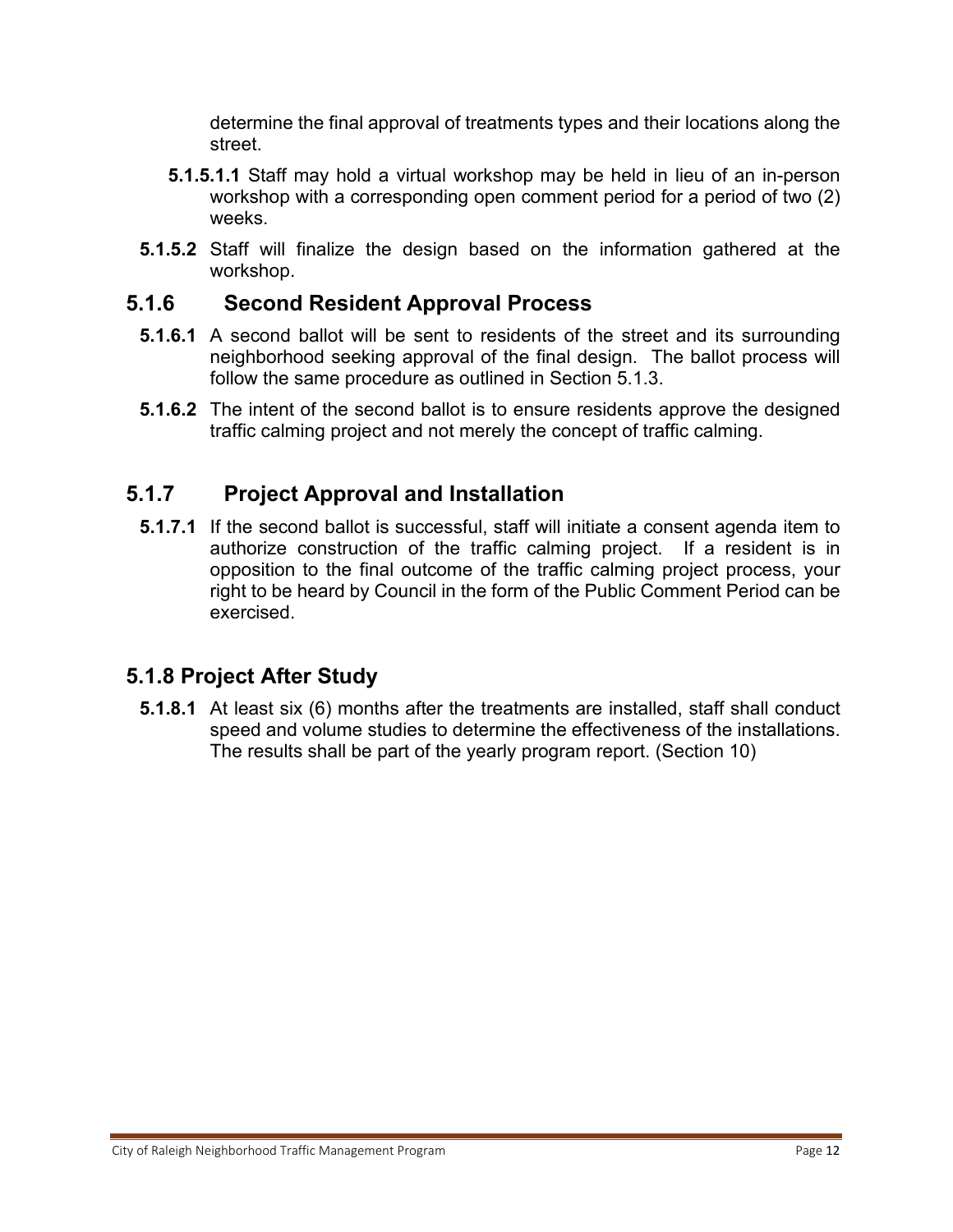# **6 Removal of Existing Treatments**

The following process will be employed for the removal of existing traffic calming treatment(s).

## **6.1 Eligibility and Resident Approval**

- **6.1.1** The treatment(s) must have been in place for at least three (3) years.
- **6.1.2** Treatment removal will follow the same two-phase procedure as the installation.
- **6.1.3** The same balloting process as described in 5.1.3 will be required for a successful removal ballot process.
- **6.1.5** If either of the two (2) steps fails then the treatment(s) will remain in place and a three (3) year waiting period begins before another attempt at removal may commence.
- **6.1.6** Once the criteria for removal is completed, staff will add the removal of treatment(s) to a future traffic calming project or under one (1) years' time, whichever is less.

# **7 Project Ranking Lists**

All traffic-calming evaluations of eligible streets will give a street a score as outlined in Section 8. A Street may be placed on the project list.

Streets eligible for a project will be ranked according to its score. For a street to be placed on the project list, it will need to have a documented speed compliance issue of five (five) miles per hour or greater OR two (2) speed related crashes in the previous five (5) years. Below is the criteria regarding the project ranking list:

- **7.1** Streets with average volumes between five hundred (500) vehicles per day and six thousand (6,000) vehicles per day are the preferred vehicular volumes for a traffic calming project. When vehicular volumes are less than or greater than the thresholds previously listed, engineering judgement will be used to determine applicability based on evaluation results
- **7.2** Street segments considered for traffic calming treatments should be approximately one (1) mile in length or less. Streets exceeding this requirement may be split into multiple segments using engineering judgment. In instances where one continuous residential street with no natural breaking points exist, staff may use engineering judgement to extend a project scope to include the entire street.
- **7.3** In no case shall a street less than five hundred (500) feet in length receive traffic calming treatments. Typical treatment spacing is three hundred to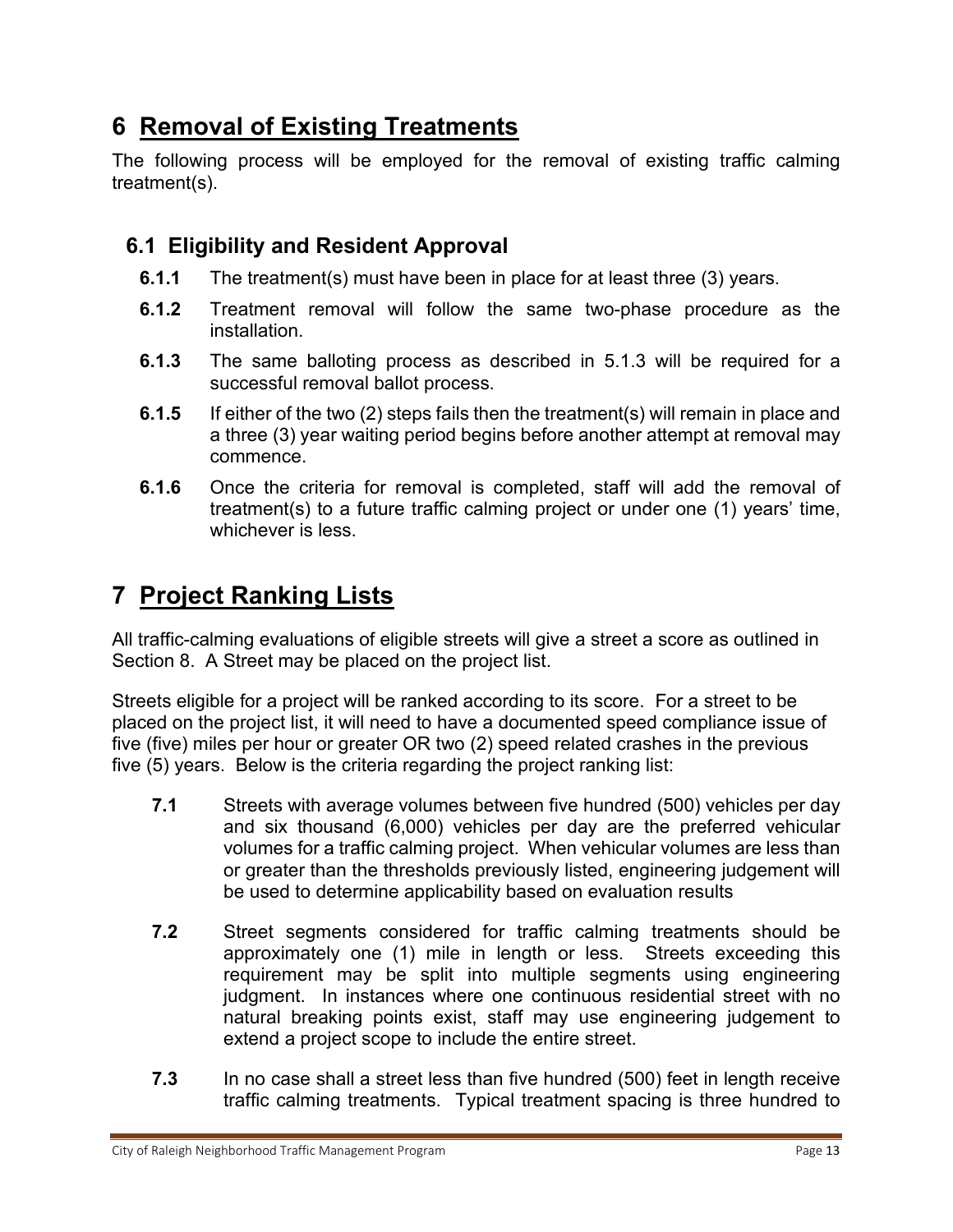five hundred feet (300'-500'), so the addition of traffic calming treatments in this scenario would not be an efficient use of resources.

- **7.4** There is a five (5) year evaluation window for evaluation data to be considered valid. After the five (5) year period expires, an automatic reevaluation will occur, and the resultant evaluation score will be used to evaluate the conditions of the street and determine project applicability.
- **7.5** Streets removed from either project list due to the time limit must start the process over, beginning with a request for a street evaluation.
- **7.6** Raleigh Fire Department's priority route list will be as follows:

Annual Trips 0 – 300: A mixture of all treatment types as described in Section 5 is available based on engineering judgement.

Annual Trips 301 – 450: Limited to majority horizontal treatment types, but allows strategic vertical treatments as described in Section 5 is available based on engineering judgement.

Annual Trips 451+: Limited to horizontal treatment types as described in Section 5 only and subject to further project restrictions based on specific site context.

- **7.7** Staff will use the approved lists to determine possible projects for that fiscal year. Staff will begin from the top of the approved project list and work down, in order.
- **7.8** Pending available funding, staff will attempt to begin ten to twenty (10-20) Traffic Calming projects through the Traffic Calming process as defined in Section 5 or through the Pilot Program as defined in Section 10 per project cycle.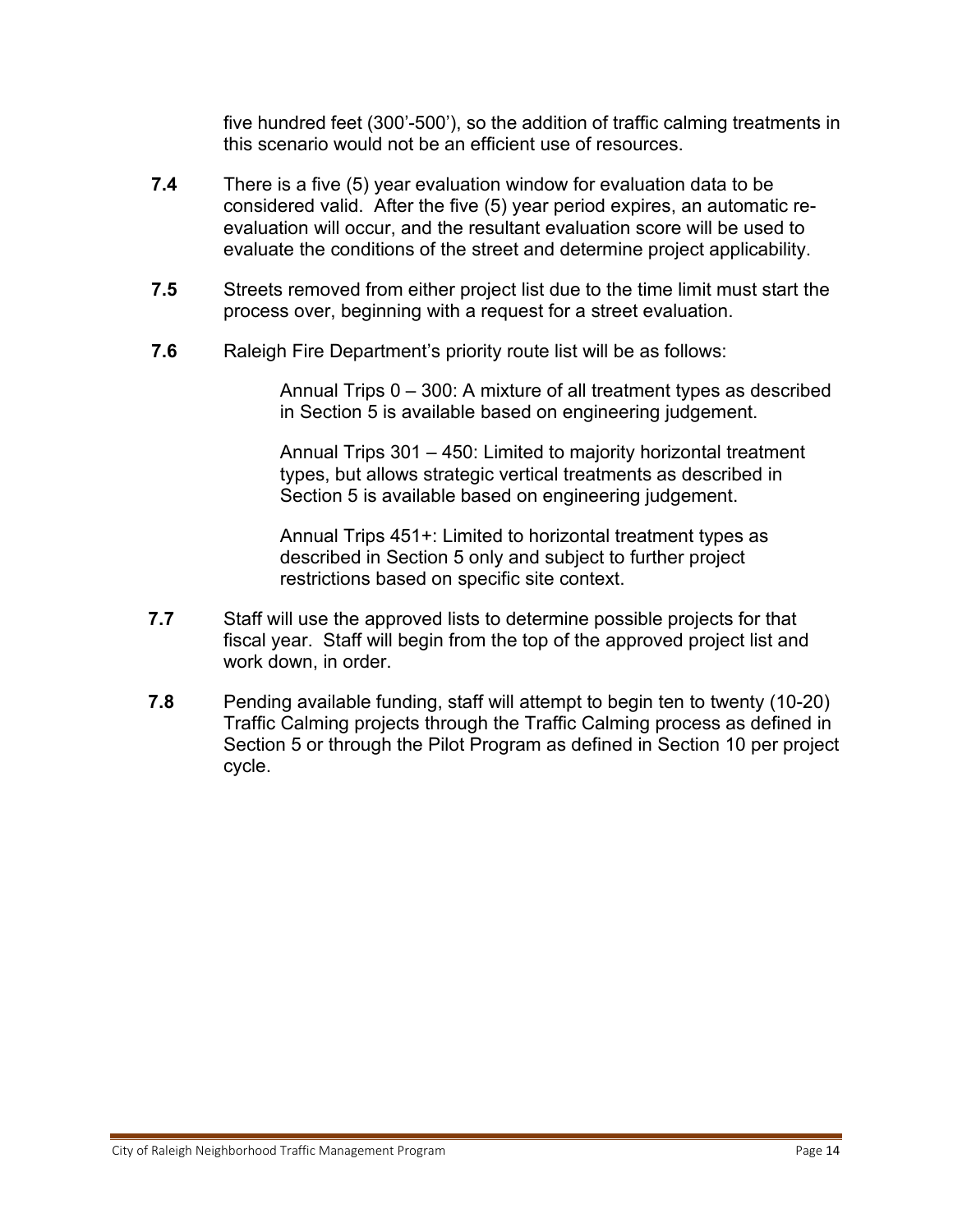## **8 Evaluation Criteria**

This section identifies the criteria used to score and rank streets for potential inclusion onto the Traffic Calming project list. Streets must meet the eligibility criteria in Section 5.1.1 to receive a traffic calming evaluation. Streets that do not meet the requirements to be placed on the project list may request to be re-evaluated any time after a mandatory one (1) year waiting period. Examples of criteria scoring are found below each category.

## **8.1 Speed**

An 85th percentile speed study will be conducted at multiple points along a street. The 85th percentile speed studies will be averaged to obtain a median speed. Points are earned when the average 85th percentile speed exceeds the posted speed limit of the street. The point scale is based on the speed limit of the subject street.

For every mile per hour over the posted speed limit, add the face value of that number to the total score.

Example: If a street has an average  $85<sup>th</sup>$  percentile speed of five miles per hour (5 MPH) over the speed limit, it will receive fifteen (15) points (i.e. 1+2+3+4+5=15).

| <b>Speed Criteria Point Comparison</b> |            |                                        |  |  |
|----------------------------------------|------------|----------------------------------------|--|--|
| Average 85%                            | mph        | Speed Limit 25   Speed Limit 30<br>mph |  |  |
| 28 mph                                 | 6 points   | 0 points                               |  |  |
| 31 mph                                 | 21 points  | 1 point                                |  |  |
| 34 mph                                 | 45 points  | 10 points                              |  |  |
| 37 mph                                 | 78 points  | 28 points                              |  |  |
| 40 mph                                 | 120 points | 55 points                              |  |  |
| 43 mph                                 | 171 points | 91 points                              |  |  |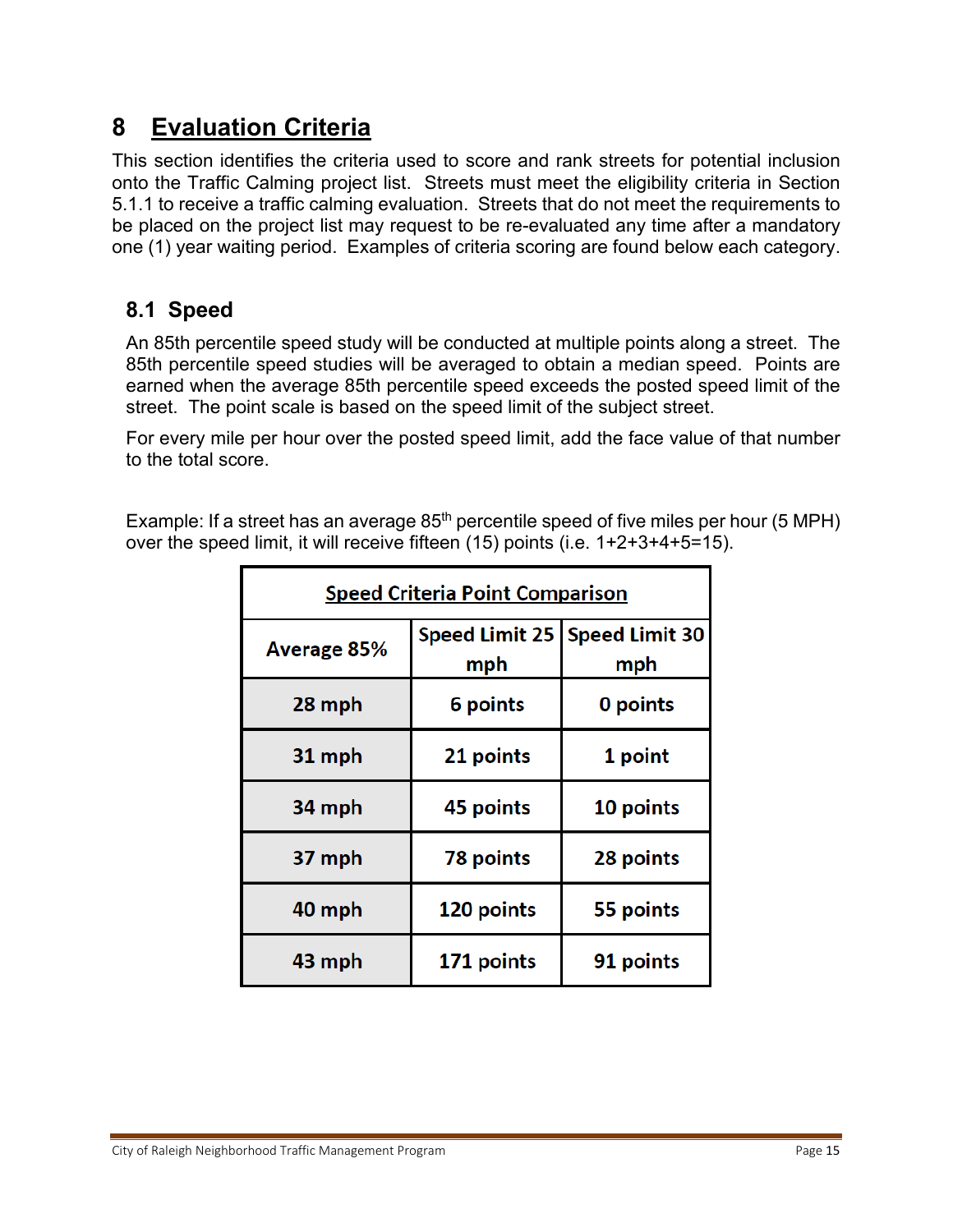#### **8.2 Pedestrian Activity**

Poor speed compliance can have a detrimental effect on pedestrian activity, especially when coupled with limited or no sidewalk. Since conducting pedestrian counts would equate to a snap shot in time and not necessarily indicate how much activity there is, the following metrics will be used to determine a score:

- **8.2.1** Any Public or Private school (Elementary through High School) within a quarter (¼) mile radius of the subject street will be counted. Street context will next be evaluated to determine point allocation.
	- **8.2.1.1** If full sidewalk exists on both sides of the street, one (1) point for each school will be added to the score.
	- **8.2.1.2** If full sidewalk exists on one (1) side of the entire street, the number of schools will by multiplied by two and a half (2.5).
	- **8.2.1.3** If no sidewalk exists or incomplete sidewalk exists along the street, the number of schools will be multiplied by five (5).
	- **8.2.1.4** If the evaluation scope overlaps with a codified school zone, additional points will be factored in at ten (10) points per mile per hour the 85<sup>th</sup> speed is calculated over the speed limit. Existence of sidewalk is not a contributing factor to this point calculation.
- **8.2.2** If a preferred bike route is on the street or within a quarter (1/4) mile radius of the subject street, the number of preferred bike routes will be multiplied by the amount the vehicle evaluation finds the 85<sup>th</sup> speed over the speed limit.
- **8.2.3** If zero or an incomplete sidewalk exists on the subject street, multiply the 85<sup>th</sup> speed total over the posted speed limit by three (3).
- **8.2.4** Pedestrian generators will be multiplied by the existence of sidewalk.
	- **8.2.4.1** If no or incomplete sidewalk exists, multiply the number of generators by five (5).
	- **8.2.4.2** If complete sidewalk exists on one side, multiply the number of generators by two and a half (2.5).
- **8.2.4.3** If a complete sidewalk exists on both sides of the street, pedestrian generators will count as 1 per generator
- **8.2.5** If there is any City or Regional bus stop on the street, multiply the number of bus routes by the 85<sup>th</sup> speed total over the posted speed limit.
- **8.2.6** If partial sidewalk or no sidewalk exists, it will be determined the percentage of the neighborhood does not have at minimum sidewalk on one side of the street. That percentage without sidewalk coverage will be multiplied by five (5) to determine point total.
- **8.2.7** A total of two and one half (2.5) points will be given if there is a sidewalk along only one (1) side of the subject street.
- **8.2.8** There will be no cap or limit for this category.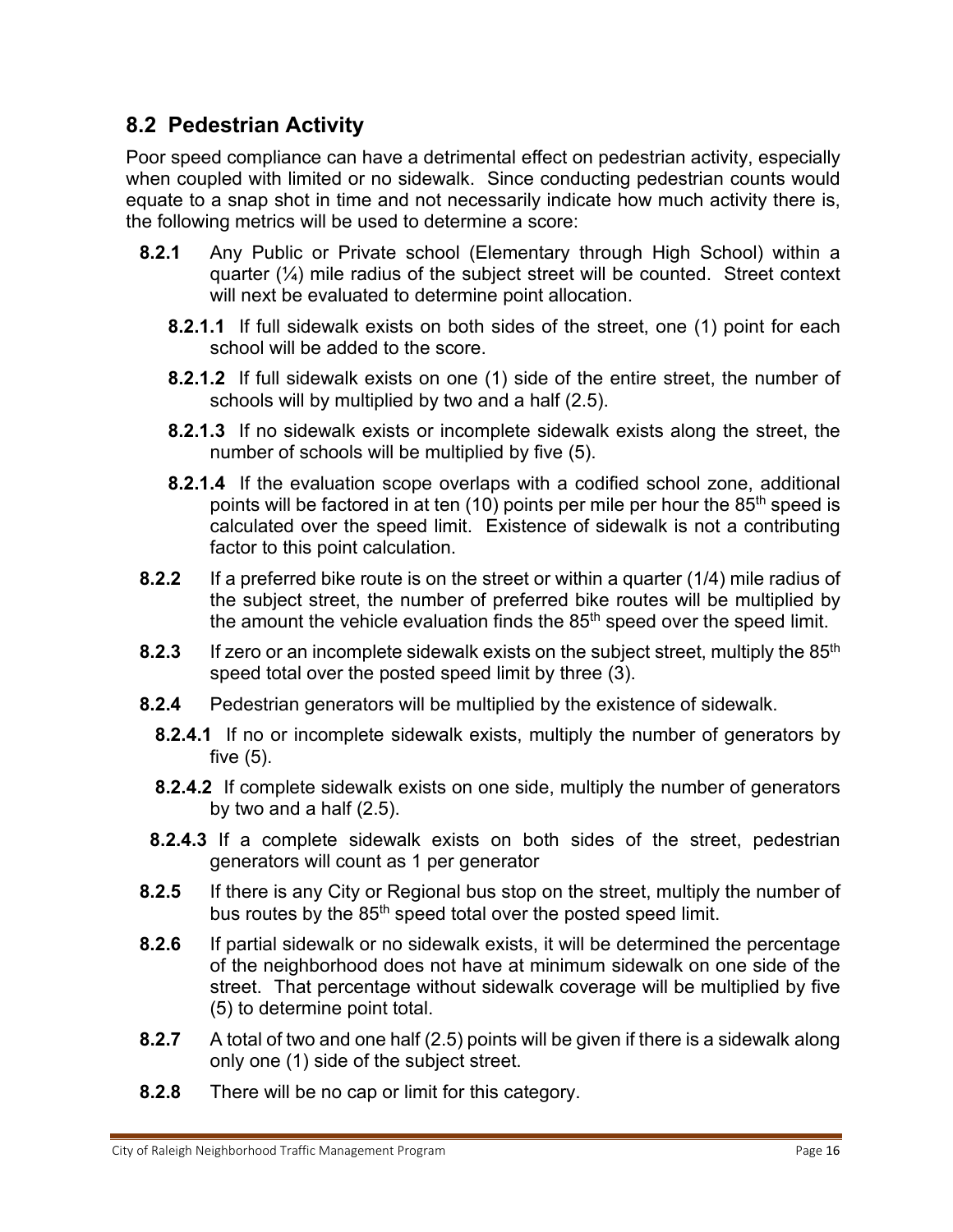## **8.3 Crash History**

The worst outcome of poor speed compliance is a vehicular crash. Therefore, the following metrics related to reported crashes will be used to determine a score:

**8.3.1** Any reported speed-related crashes over the past three (3) years will receive ten (10) points for the first occurrence with an additional ten (10) point added to the previous point total for each sequential crash (i.e. 3 crashes: 10+20+30=60). There will be no cap or limit for this category.

#### **8.4 Volume**

The vehicular volume becomes an increasing concern when the subject street has a speed compliance issue. To encapsulate this in the evaluation, traffic volume studies will be conducted by City staff at multiple locations on the street and averaged. The average of the daily traffic volume in both directions will be divided by two hundred fifty (250) with the resulting answer equaling the points awarded to the street.

## **8.5 Physical Street Conditions**

The geometric characteristics of a street can compound speeding or the effects of it. Therefore, the following metrics related to reported crashes will be used to determine a score:

- **8.5.1** Five (5) points will be awarded if the subject street has a vertical grade greater than five percent (5%) anywhere along the street.
- **8.5.2** Five (5) points will be awarded if the subject street has one (1) or more horizontal curves.

## **8.6 Longevity Points**

The timely delivering of a traffic calming project is a key aspect of traffic calming and quality of life concerns:

**8.6.1** One (1) point will be added to the total score for each year a street has been eligible for a project since their first qualifying evaluation.

# **9 Private Funding of Traffic Calming**

There are a finite number of neighborhood streets that currently exist as part of Raleigh's street network, but as private development continues to build new neighborhoods throughout Raleigh, more neighborhood streets are being added. The goal of the NTMP is to address all neighborhood streets that have speed compliance issues throughout Raleigh's neighborhoods as efficiently and effectively as possible. This cannot happen if new developments continually add streets to the existing network that will need to be addressed through a traffic calming project at a future date. City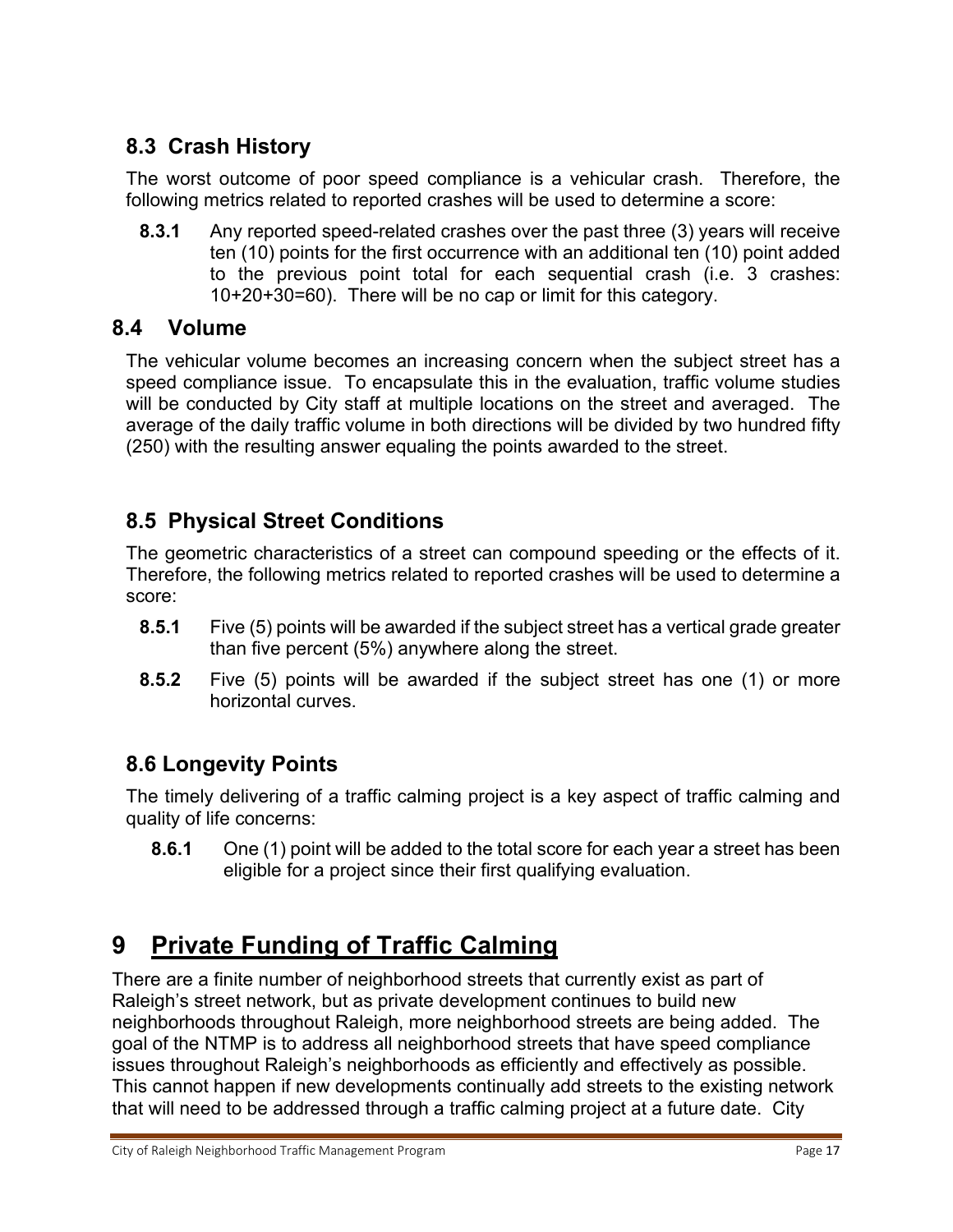staff should work with private development to decrease this occurrence through the use of good street design and implementation of traffic calming measures when appropriate.

**9.1** Traffic calming measures are available for use in new developments when new eligible public streets are being proposed. They are encouraged to be planned, engineered, and constructed at the time the streets are built. Decisions regarding the use of traffic calming measures in new developments will be made as part of the existing site plan and sub-division review process.

**9.1.1** Horizontal traffic calming devices are preferred but when there are geometric limitations that prohibit those types of measures, vertical traffic calming devices will be allowed. All traffic calming devices shall be placed per industry best practices.

**9.2** Traffic calming measures are available for use in new development on existing eligible public streets when the proposed development has development responsibility of both sides of the street for a length not to be less than one thousand feet (1000') and classified within the authority of the NTMP.

# **10 Pilot Program**

Staff can initiate traffic calming techniques with temporary measures when warrants are met. These warrants include:

**10.1** Streets must have a document speed compliance issue where the 85<sup>th</sup> percentile speed is equal to or greater than seven (7) mph over the speed limit OR a minimum of five (5) speed related crashes in the previous three (3) years

**10.2** Eligible streets are classified as Neighborhood Street, Neighborhood Local, Neighborhood Yield, or Multi-Family Street

**10.3** Staff will notify the eligible street of the Pilot Program and post the proposed plan online for resident review

**10.4** The pilot project will be left in place for a period of one (1) year

**10.4.1** Staff will perform speed evaluations to determine effectiveness of treatment type and treatment mix

**10.5** At the end of the one (1) year pilot project duration, Staff will coordinate a meeting with the residents along the street to share project effectiveness and to receive resident comments

**10.6** Staff will coordinate a ballot of the residents along the street to determine if they desire the installations to become permanent

**10.6.1** The ballot will be sent to all properties that have property bordering the street that is eligible for the pilot program AND any streets where the only access to their property is by using the street going through the pilot program

**10.7** Support to make the pilot project permanent must meet minimum thresholds